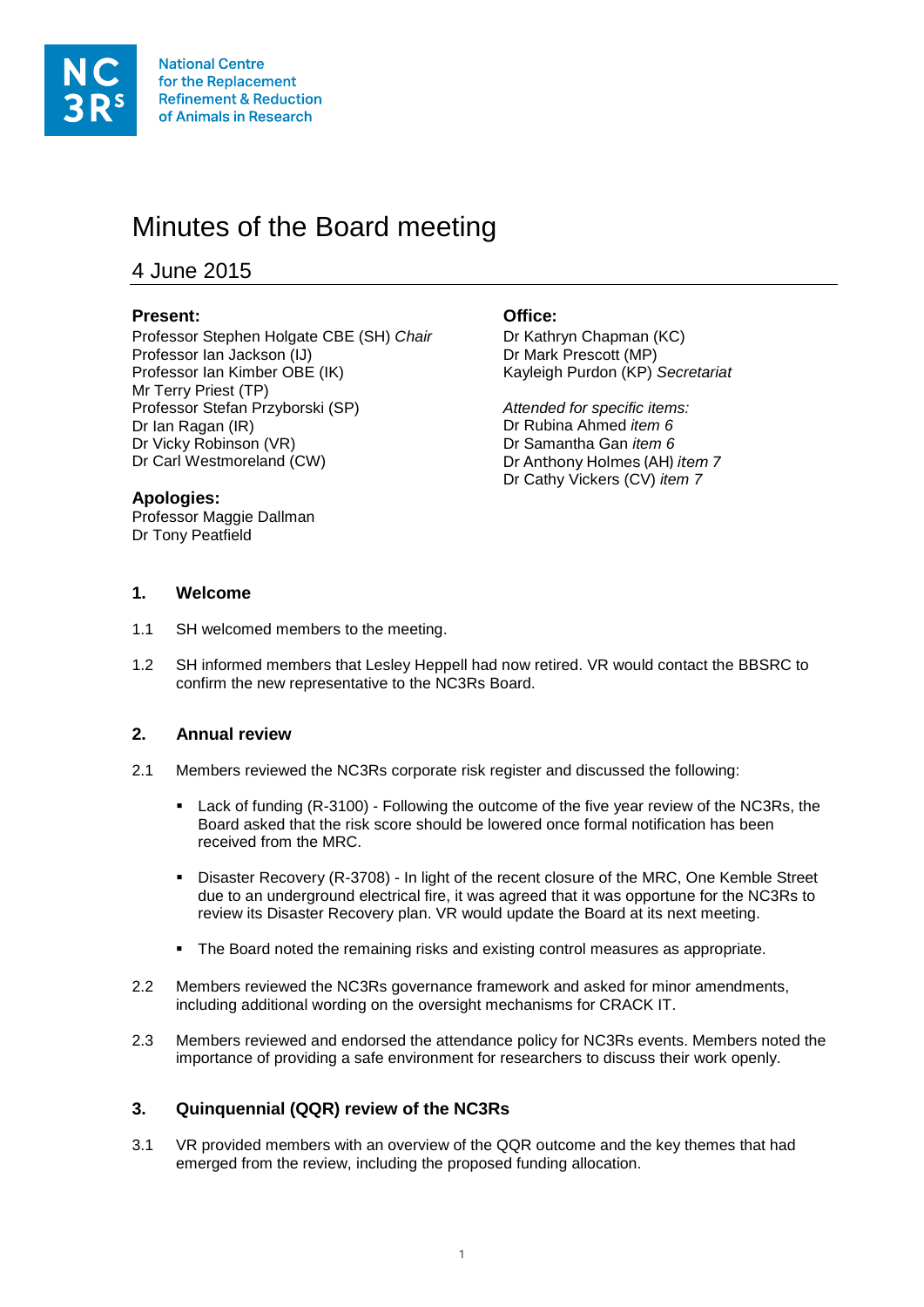- 3.2 The Board welcomed the excellent feedback from the Review Panel and endorsement of the NC3Rs future plans. It welcomed the support from the MRC and the commitment to increase core funding (subject to the forthcoming spending review).
- 3.3 MP presented plans to develop an institutional 3Rs self-assessment tool and outlined the advantages and disadvantages of this relative to the 3Rs accreditation scheme favoured by the QQR Review Panel. The Board discussed the merits, risks and resource levels required to support the accreditation scheme and agreed that the proposed self-assessment tool was more appropriate. The Board agreed that the appointment of regional NC3Rs staff should be trialled with one or two posts and SH thanked TP for his leadership on this. It was agreed that VR would approach Universities UK to discuss the NC3Rs plans and to seek opportunities for collaboration.
- 3.4 SP proposed that the Board should re-visit the issue of demonstrating and measuring impact. It was agreed that there would be a presentation at the next meeting to outline current approaches and to scope whether this could be strengthened.

## **4. Finances**

4.1 Martin Carmack the NC3Rs Finance Manager from MRC provided the Board with a summary of the management accounts for 2014/2015.

# **5. Summary on NC3Rs programmes**

5.1 The Board noted the paper summarising progress with current activities. SH asked that the Board be provided with an updated on the experimental design and reporting programme and future plans in this area.

# **6. Update on funding schemes**

6.1 MP provided an update on the recent funding competitions:

### BBSRC/NC3Rs bovine TB replacing models strategic award

- BBSRC provided £2 million as part of its Integrated Programme of Research on Bovine TB.
- Eight applications were received and three awards made.

#### Project grants

- A two phase process had been introduced for the 2015 competition. 141 outlines had been received and the Panel had selected 26 for full applications. Short-listed applicants were required to attend a workshop on experimental design.
- Awards would be made in July.

#### **Studentships**

There are 12 awards available in the 2015 competition, in addition to three awards supported by the British Heart Foundation as part of a new collaboration.

### Fellowships

- 103 outlines had been received for the 2015 competition.
- The assessment process is currently being amended in consultation with IJ. Board members were supportive of an assessment day for Fellows involving interviews and group activities.
- All NC3Rs awards (except CRACK IT) have been uploaded onto Gateway for Research.